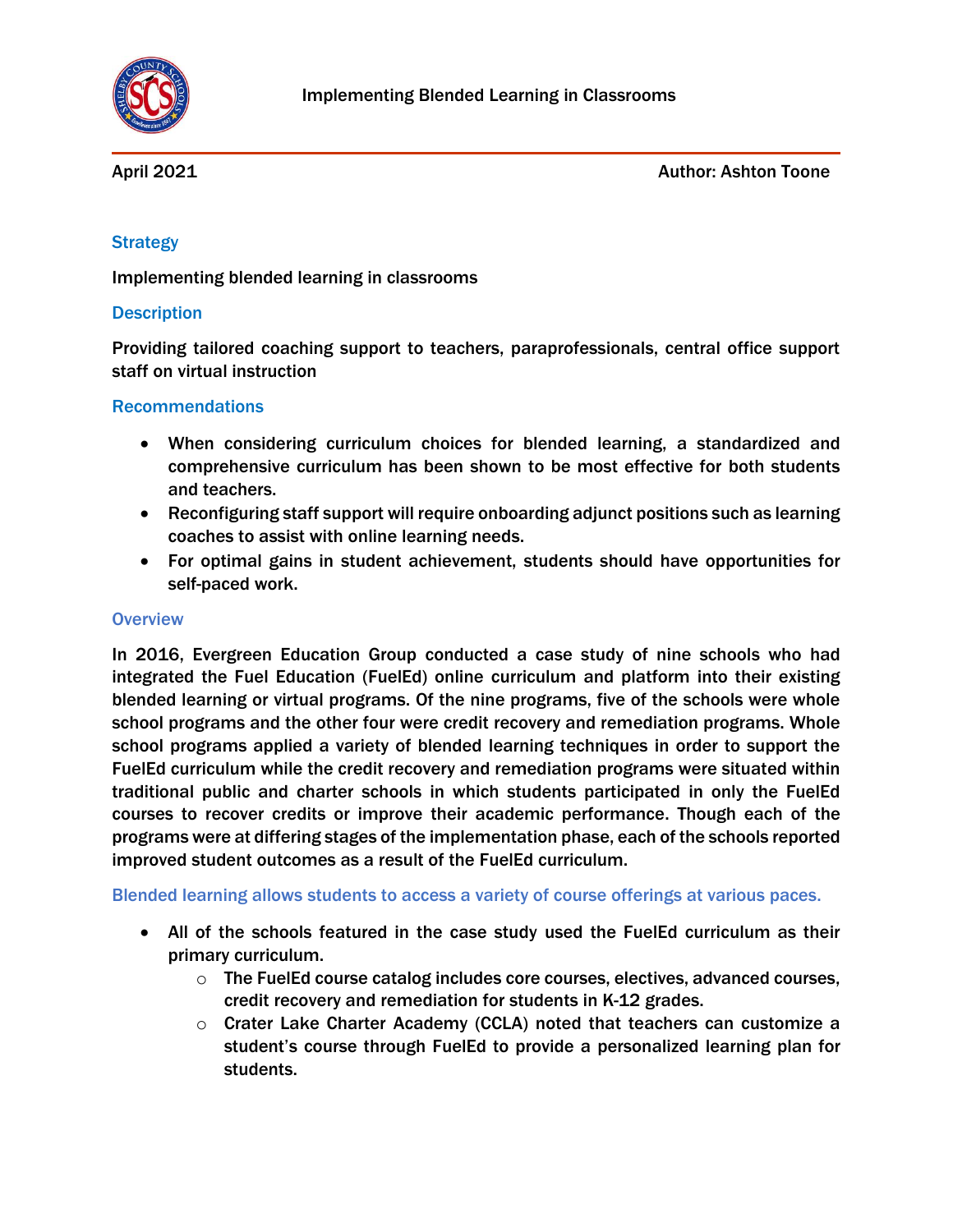

- CCLA follows a block schedule in which students attend 1.5-hour blocks in which students participate in blended learning activities.
- For schools with limited course offerings, FuelEd provided courses that otherwise were unavailable to students at that school.
	- o Carver Military Academy school leaders noted that the variety of course offerings encouraged students to stay enrolled as Carver is a choice school.
- Schools offered a wide range of schedule options that were flexible for students.
	- $\circ$  Of the five whole school programs, all five schools required their students to come on campus for a certain amount of time. The schedule options for the schools were as follows:
		- Elementary and middle school students spend 6 hours per day Monday through Thursday and high school students come as needed; K-8 students appeared on campus Monday-Thursday for 5.5 hour days while grades 9-12 appeared Thursday and Friday for 5.5 hour days; All students attend Monday-Friday in cohorts with staggered start times (8 a.m., 9:30 a.m., and 11:30 a.m.) for 5 hours each day; All students appear on campus on Tuesday and one additional day for 7 hours grades 9-12 appear on Wednesday and grades K-8 appear on Thursday.
		- The fifth and largest whole school program required K-5 students to attend in-person on Friday and sometimes Wednesday as needed for intervention purposes. Students in grades 6-8 attended on Monday and Wednesday. Unlike the K-8 students, students in grades 9-12 were held to a trimester schedule where they had the option to attend in-person on Tuesday and Thursday.
	- $\circ$  Of the credit-recovery programs, all programs required students to take virtual classes in their campus' respective learning or media labs.
		- Of the four programs, only one program allowed students to complete their courses on the weekend rather than the school day. Other programs offered evening course options.
- Offering customized self-paced work empowers students to become independent workers and manage themselves.
	- $\circ$  Several schools showed student improvement reading and math gains and noted that the gains were due in part to students working independently.
	- $\circ$  The two longest-running FuelEd whole school programs reported an averaged 242% growth in middle school math MAP scores and an averaged 140% of growth for elementary school students comparable to students in traditional schools in their district and state.

By reconfiguring staffing needs to support blended learning, teachers are able to customize online learning and build better rapport with their students.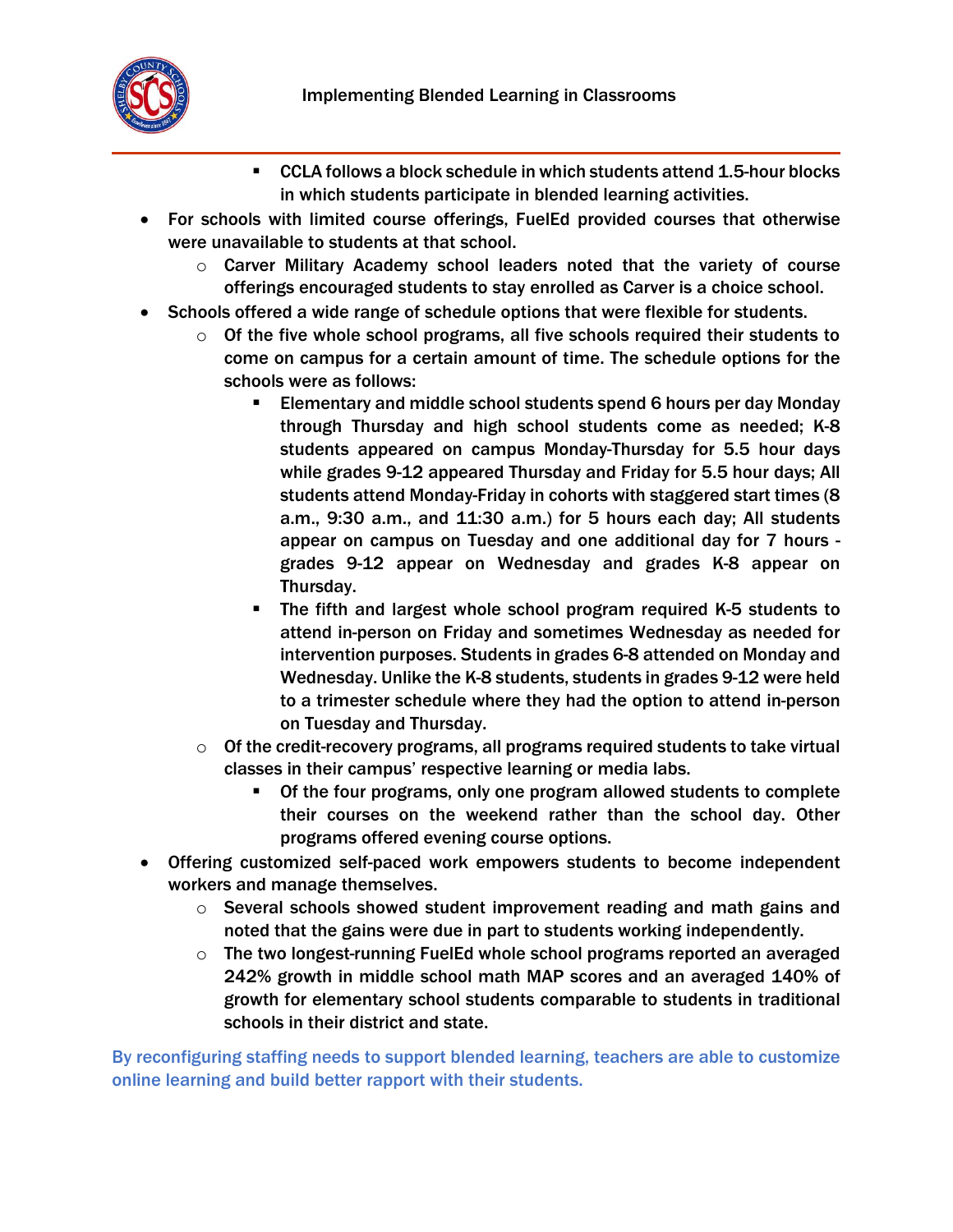

- Teachers responsible for delivering FuelEd courses typically are held to a standard school day. However, schools employ support staff who are responsible for tasks such as coordinating FuelEd enrollment, assisting with technical needs, and providing remedial support as needed.
	- o Because Carver Military Academy opted to use FuelEd as a means of course recovery, they employed a coordinator who managed all related needs for the program.
- Poudre School District Global Academy (PGA) allows its teachers to supplement the FuelEd curriculum with offline materials in order to meet student needs.
	- $\circ$  PGA emphasizes utilizing student data in order to build supplemental materials.
	- o PGA teachers both teach on-campus and online courses as well as tutor and coach students online. An integral part of PGA's model is parent involvement in the academic coaching process.
- The Springs Studio for Academic Excellence (SSAE) utilizes both the online teachers provided by FuelEd as well as five full-time Student Support Coaches (SSC) to provide remediation and instruction for students who need individualized support.